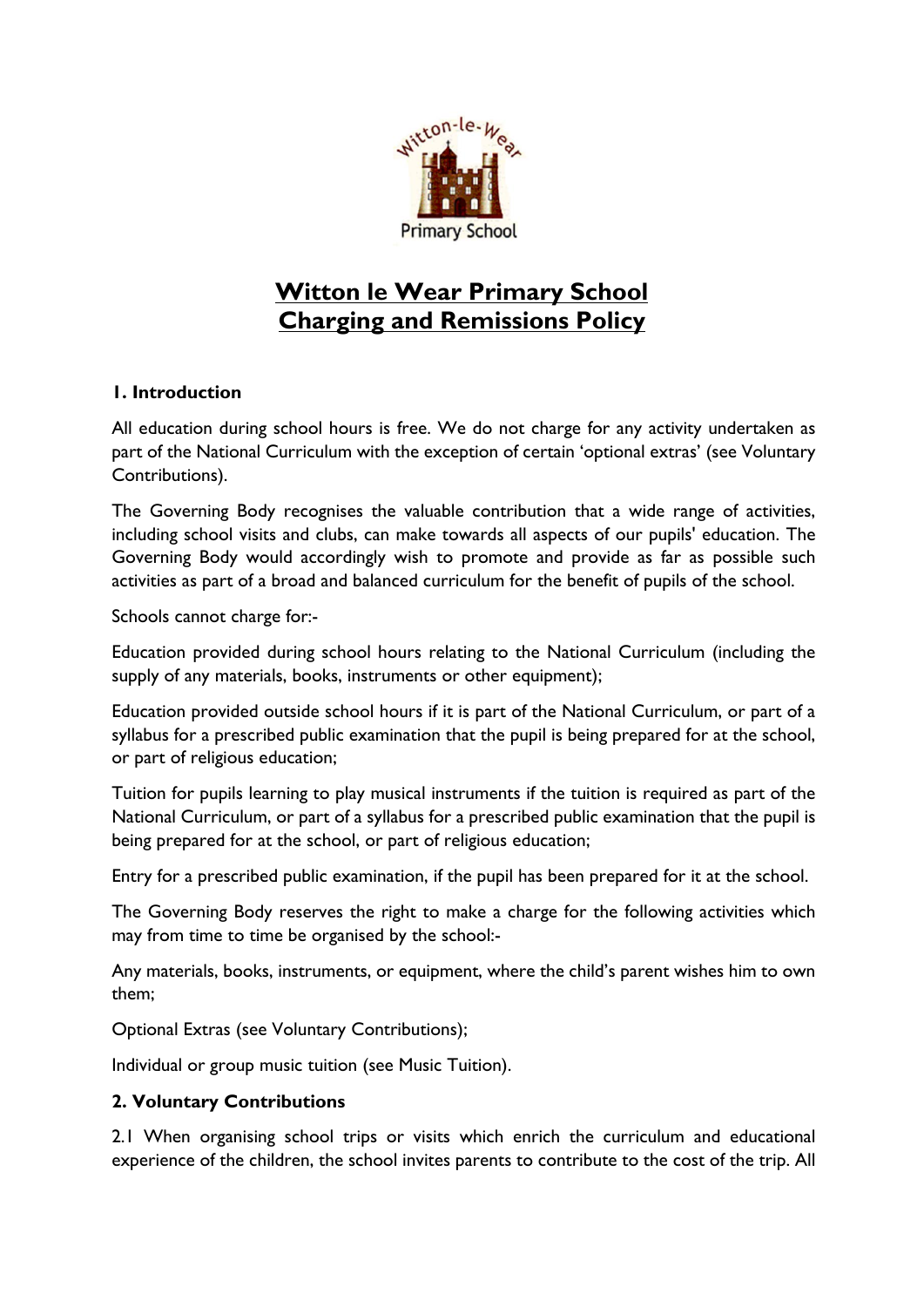contributions are voluntary. If we do not receive sufficient voluntary contributions we may cancel a trip.

2.2 The following is a list of additional activities organised by the school which require voluntary contributions from parents / guardians. These activities are known as 'optional extras'. The list is not exhaustive:-

Visits to museums;

Activities which require transport expenses;

Outdoor adventure activities;

Visits to the theatre;

Musical events;

Any materials, books, instruments, or equipment provided in connection with the optional extra.

2.3 Any charge made in respect of individual pupils will not exceed the actual cost of providing the optional extra activity, divided equally by the number of pupils participating. It will not therefore include an element of subsidy for any other pupils wishing to participate in the activity whose parents are unwilling or unable to pay the full charge.

2.4 Participation in any optional extra activity will be on the basis of parental choice and a willingness to meet the charges. Parental agreement is therefore a necessary prerequisite for the provision of an optional extra where charges will be made. Children eligible for Pupil Premium funding will have the cost of the activity subsidised for this academic year.

## **3. Music Tuition**

3.1 There is a charge for individual or group music tuition if this is not part of the National Curriculum. The peripatetic music teacher teaches individual or small group lessons. We make a charge for these lessons at a discounted rate. Children eligible for Pupil Premium funding are exempt from payment but do not receive preferential treatment and must join any necessary waiting lists.

3.2 Children study music as part of the normal school curriculum. We do not charge for this.

## **4. Optional Extras Charges**

4.1 Optional extra charges may be made for some activities which are detailed below:

Education provided outside of school time that is not:- part of the national curriculum;

Transport (other than transport that is required to take the pupil to school or to other premises where the local authority/governing body have arranged for the pupil to be provided with education);

Board and lodging for a pupil on a residential visit (subject to remission arrangements);